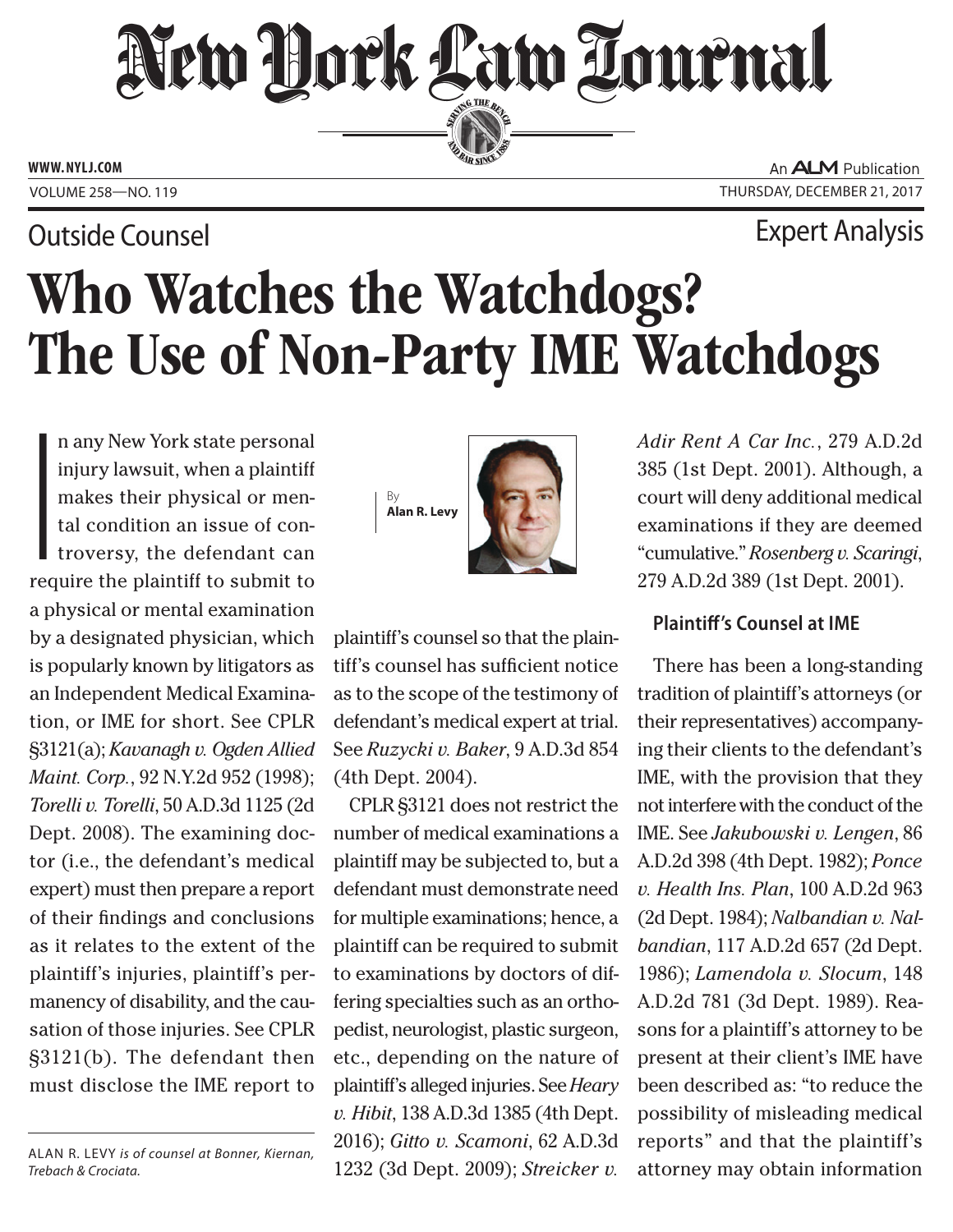about how the IME was conducted which may be helpful on crossexamination of the IME expert. *Jakubowski*, 86 A.D.2d at 399-400, quoting 3A Weinstein-Korn-Miller, N.Y.Civ.Prac. para. 3121.07. The *Jakubowski* court held:

The presence of plaintiff's attorney at such examination may well be as important as his presence at an oral deposition. A physician selected by defendant to examine plaintiff is not necessarily a disinterested, impartial medical expert, indifferent to the conflicting interests of the parties. The possible adversary status of the examining doctor for the defense is, under ordinary circumstances, a compelling reason to permit plaintiff's counsel to be present to guarantee, for example, that the doctor does not interrogate the plaintiff on liability questions in order to seek damaging admissions. Id. at 400-01.

As one can imagine, the presence of plaintiff's counsel at an IME can inflame an already contentious adversarial situation. Perhaps the most notorious and infamous example of a plaintiff's counsel attending an IME was the case of *Bermejo v. New York City Health & Hosps. Corp.*, 135 A.D.3d 116 (2d Dept. 2015). In *Bermejo*, the plaintiff's attorney and a paralegal attended two IMEs of plaintiff conducted by the defendant's orthopedic expert, Dr. Michael J. Katz. At trial, while Katz was being cross-examined by plaintiff's counsel, there were several questions regarding the length of time Katz spent on the examinations of plaintiff. Katz apparently testified that his first examination lasted 45 minutes, but was unsure how long his second examination took, although he testified that his custom and practice would be between 10 and 20 minutes for such

It has become more commonplace for plaintiff's attorneys to use their non-attorney staff and outside legal service providers known as "IME Watchdogs" to accompany plaintiffs to their IMEs.

an examination. As the trial continued, it was revealed that plaintiff's counsel had secretly video recorded the examination with his phone, and plaintiff's counsel had not disclosed this video recording to defense counsel before trial. The video allegedly revealed the second examination lasted one minute and 56 seconds. As a result of this video, the trial judge, the late Justice *Duane Hart*, accused Katz of giving false testimony, and declared a mistrial.

The appellate court in *Bermejo* explicitly exonerated Katz stating "the record does not reflect Dr. Katz committed perjury." Id at 148.

Furthermore, the appellate court issued specific guidelines if plaintiff's attorneys intended to send representatives to IMEs. First, the *Bermejo* court held that although a plaintiff's counsel is entitled to send a representative to attend the IME, it cannot be videotaped or recorded without prior court approval upon a showing of special or unusual circumstances. Second, if such a recording were allowed by the court, it would have to be disclosed prior to trial. Additionally, the appellate court also stated that by making the recording of the IME, plaintiff's counsel could have become a potential witness in the case and been disqualified as counsel. Hence, this raises the possibility that plaintiff's attorneys could become disqualified witnesses if they are the ones who attend defense IMEs.

#### **IME Watchdogs**

In recent years, it has become more commonplace for plaintiff's attorneys to use their non-attorney staff and outside legal service providers known as "IME Watchdogs" to accompany plaintiffs to their IMEs. See *Henderson v. Ross*, 147 A.D.3d 915 (2d Dept. 2017); *Marriott v. Cappello*, 151 A.D.3d 1580 (4th Dept. 2017); *Markel v. Pure Power Boot Camp*, 2017 N.Y. Misc. LEXIS 444 (N.Y. County 2017); *Steinbok v. City of New York*, 53 Misc.3d 1205(A)